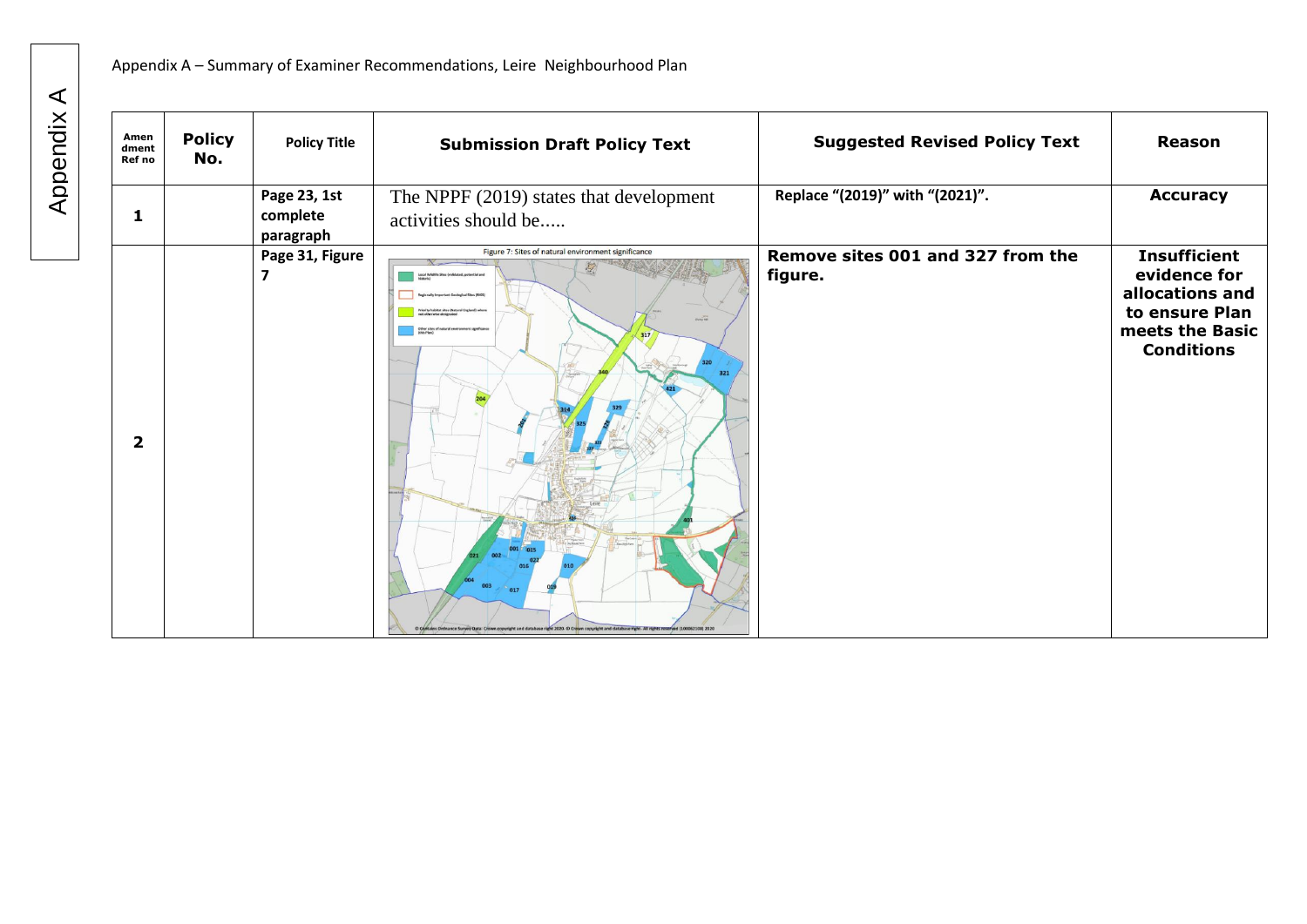| 3 | ENV7         | TRACKS,<br><b>ROADS AND</b><br><b>HEDGES OF</b><br><b>HISTORICAL</b><br>SIGNIFICANCE -                                 | Development proposals that damage the<br>character or result in the loss of the<br>identified (figure 10) tracks and roads of<br>historical significance and amenity value<br>will be resisted. Proposals should be<br>designed to retain and manage such features<br>where possible.<br>Twelve species-rich, ancient hedges<br>associated with these lanes (Figure 10) are<br>of high historical and ecological importance<br>and are identified in the Plan as non-<br>designated heritage assets.                                                                                                                                                  | Page 37, policy ENV 7 and following<br>paragraph, Replace "figure 10' with<br>"figure 12" and "Figure 10' with<br>"figure 12". | To correct an<br>error |
|---|--------------|------------------------------------------------------------------------------------------------------------------------|-------------------------------------------------------------------------------------------------------------------------------------------------------------------------------------------------------------------------------------------------------------------------------------------------------------------------------------------------------------------------------------------------------------------------------------------------------------------------------------------------------------------------------------------------------------------------------------------------------------------------------------------------------|--------------------------------------------------------------------------------------------------------------------------------|------------------------|
| 4 | <b>ENV12</b> | <b>POLICY ENV</b><br>12:<br><b>RENEWABLE</b><br><b>ENERGY</b><br><b>GENERATION</b><br><b>INFRASTRUCT</b><br><b>URE</b> | Small-scale, local resident,<br>business, amenity or community-initiated,<br>solar and wind generation infrastructure will<br>be supported, subject to their complying<br>with the environmental protection<br>conditions listed in HDC Local Plan Policy<br>CC2.<br>Large scale turbine developments will not<br>be supported, in conformity with the Plan<br>Area's designation in HDC Landscape<br><b>Character Areas Upper Soar and</b><br>Lutterworth Lowlands as an area of<br>moderate and high landscape sensitivity and<br>with HDC Local Plan Policy CC2, and is<br>supported by National Planning Policy<br>Framework 2019 paragraph 10.3. | Page 46 Replace ", and is supported<br>by National Planning Policy<br>Framework 2019" with "and".                              | To correct an<br>error |